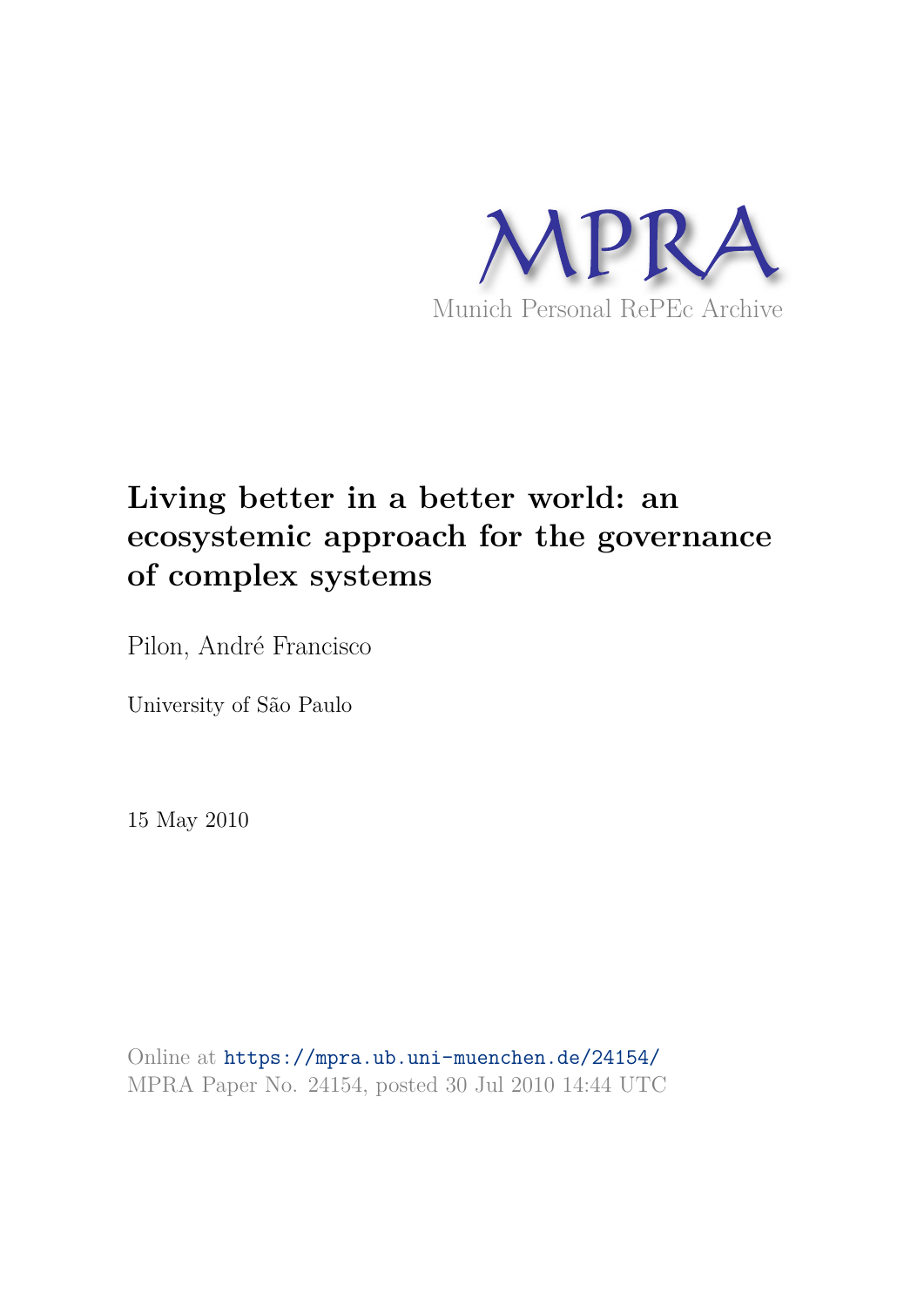# Living Better in a Better World An Ecosystemic Approach for the Governance of Complex Systems

André Francisco Pilon School of Public Health. University of São Paulo gaiarine@usp.br

Problems of difficult settlement or solution in the contemporary world cannot be solved by segmented academic formats, market-place interests or mass-media headlines; they demand a critical appraisal of current patterns of production and consumption, governance and policies, environmental and cultural linkages, civic engagement, and democratic participation. Beyond the creation of choices and the development of capacities and motivations, education, environment, health and quality of life must be embedded into and promoted by the cultural, social, political and economical institutions, which are more critical than individual motives and morals. The proposal is oriented at creating a new framework for problem solving in society and to build a new ethical paradigm able to face the current socio and environmental crisis, changing the dominant perspective of powerful political economic actors, in view of new paradigms of growth, power, wealth, work and freedom. Instead of dealing with "taken for granted issues" (the apparent "bubbles" in the surface), problems are detected and worked with deep inside the "boiling pot", considering the dynamic and complex configurations intertwining, as donors and recipients, four dimensions of being-in-the-world: intimate (subject's cognitive and affective processes), interactive (groups' mutual support and values), social (political, economical and cultural systems) and biophysical (biological endowment, natural and man-made environments). The process of change must take into account the singularity of each dimension and their mutual support, as they combine to induce the events (deficits and assets), cope with consequences (desired or undesired) and contribute for change (diagnosis and prognosis). Development projects are oriented to enhance the connections and seal the ruptures between the different dimensions, .<br>fostering their mutual support and dynamic equilibrium. A framework for planning, implementation and evaluation of public policies, as well of research and teaching programmes, is proposed, in view of the development an ecosystemic model of culture. Key-words: governance, ecosystems, public policies, education, culture, environment

Can we imagine a world in which wise and impartial international regulators would have the authority to implement the right set of norms and policies to safeguard humanity's cultural inheritance, natural and built environments, aesthetic and life saving values for future generations? Creating transnational governance systems to deal with these multiple issues constitutes one of the greatest challenges of our times.

Contemporary problems are closely interconnected and interdependent, they cannot be understood and solved within the present context of weakening social bonds and cultural, political and economical disarray, usually a generous ground for market-place's interests, publicity-oriented behaviour, fragmented academic disciplines and misguided government policies (Elohim, 2000).

To cope with environmental collapse, environmental justice should be extended beyond national boundaries, beyond political and economical interests of malicious consortia and corrupted or lenient governments, which easily comply to ill-intentioned propaganda and lobbying by influential groups and questionable business organisations, always wishing to control public affairs and promote their private interests<sup>1</sup>.

Different movements and civic stances should work towards a "new global covenant" (Held, 2004), emphasizing social justice, physical, social and mental wellbeing and the equilibrium between natural and built environments. The conceptual direction and the legitimacy of development strategies should be based on a comprehensive framework, instead of surrendering to specialisation and fragmentation.

This means that the environment should be examined in view of a critical assessment of environmental information and issues from both a biological, chemical, physical as well as sociological and economic perspective, including human development, economy, culture, environmental law, ethics, environmental policy and environmental management tools.

Deforestation, desertification, global warming, biodiversity losses and other extreme events are linked to the action of powerful economical and political interests, which try to legitimise business expansion in terms of "development" models based on consumerism and abuse of natural resources, notwithstanding its failure to face the increasing inequalities, violence and poor quality of life throughout the world.

<sup>&</sup>quot;A second element that the current global corporate economy has brought is the World Trade Organization's subordination of environmental standards to what are presented as "requisites" for "free" global trade and proprietary "rights"; privatization and deregulation reduce the role of government, especially at the national level, and hence weaken its mandatory powers over environmental standards" (Sassen, 2010). As a consequence, we have a lack of accountability in public and private affairs, absence of civic engagement and institutional monitoring, politically connected opportunistic earnings, state corruption, nepotism, irresponsible government-supported policies regarding natural and built environments and a consumer culture using up, burning, wasting, and decaying.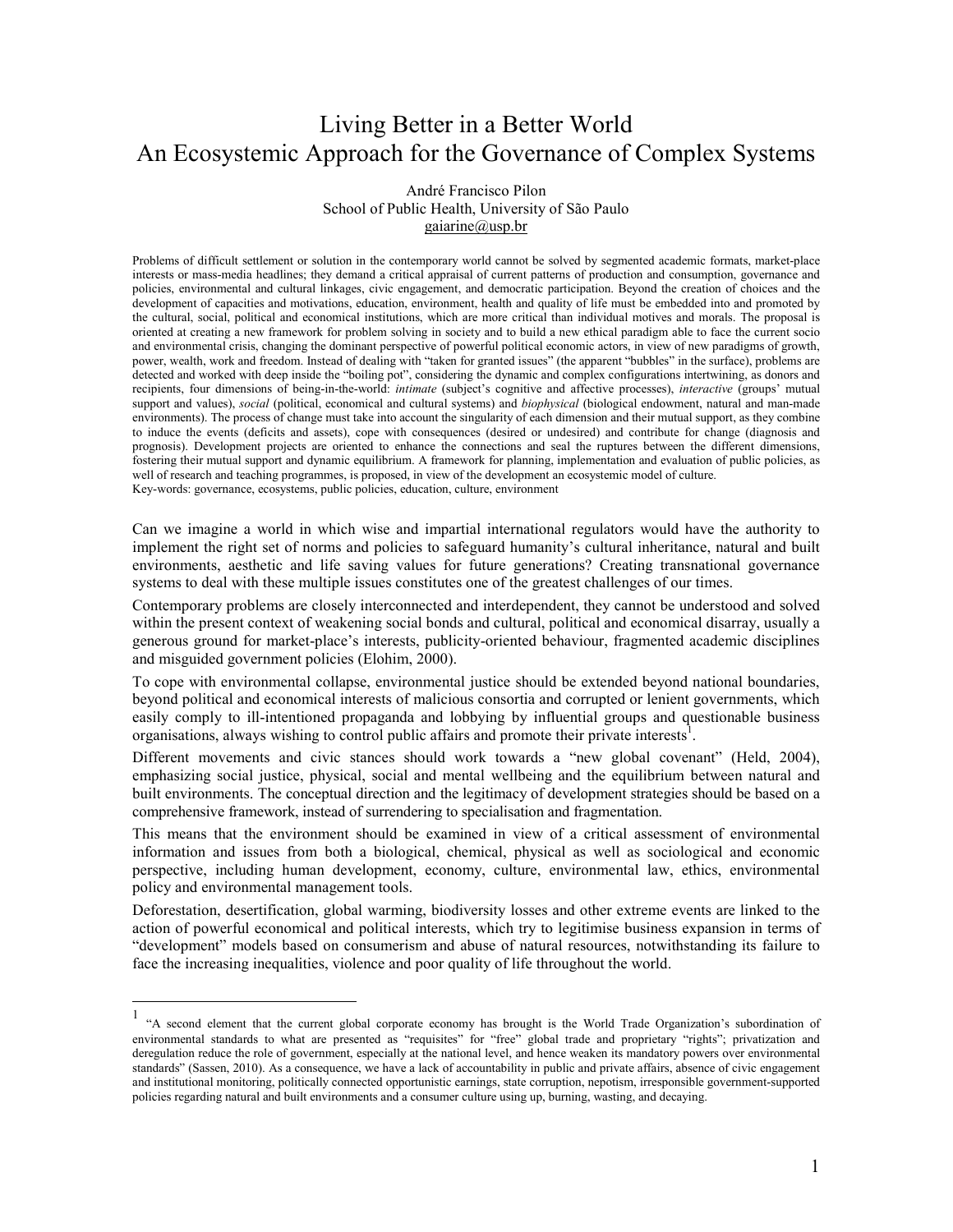

Fig. 1 The impact of current socio-political-economical systems are detrimental to the quality of life. Fig.  $2$ The real problems lay deep inside the boiling pot, not in the superficial bubbles (consequences).

Changing the current "world-system" is mandatory<sup>2</sup>; the environmental crisis "stems from the prevailing power-driven ethos, the anomic individualism, which divert human concern into technological invention, scientific advancement, and unlimited material consumption and production" (Orhan, 2003). The focus should not be on the "bubbles" of the surface, but on the configurations deep inside the boiling pot (figs 1, 2).

The present ecological crisis reflects a prior disordering of thought, perceptions and values (Orr, 1994), and is a sign of the severe cultural crisis of our times, which break through the core of societal institutions education, justice, governance – already impaired by the maneuvers and collusions of political and economical dominant groups, by the stronghold of national and international corporate interests<sup>3</sup>.

The role of law, the work of attorneys and judicial courts is frequently hampered by the very system in which they have their insertion, "legal" and "illegal" strategies are mixed together in the assemblage of current political and economical interests; powerful lobbies, deeply ingrained in the public administration, favour mega-projects with intensive use of resources, rather than the appropriate technologies.

Legal procedures will not forestall neither the *planned obsolescence* of products designed for the dump nor the *perceived obsolescence* fostered by propaganda induced consumerism, which, among other psychosocial strategies, arise in people the sensation that products should always be substituted by new ones, buying and disposal converted into rituals of a culture that makes consumption a way of life.

In many problem-ridden, economically unequal and intrinsically violent megacities of emerging countries, most people become uninvolved in civic life due to the outspread criminality (Baiocchi, 2005): while some enjoy life in fortified enclaves most of the city dwellers live in makeshift slum housing, without the basic social services (health, education, police authority) and dependent on criminality for survival<sup>4</sup>.

Teaching ethics do not thrive in highly corrupt societies<sup>5</sup>. Beyond profit-searching motives of business corporations and other vested interests, transboundary issues like human rights, pollution, deforestation, drugs and criminality impose a significant reconfiguration of state control and political authority, in which power must be shared on ethical grounds in a transnational basis, by transnational organisations.

<sup>&</sup>lt;sup>2</sup> "A world-system is a social system, one that has boundaries, structures, member groups, rules of legitimation, and coherence. Its life is made up of the conflicting forces which hold it together by tension and tear it apart as each group seeks eternally to remold it to its advantage. It has the characteristics of an organism, in that it has a life-span over which its characteristics change in some respects and remain stable in others. One can define its structures as being at different times strong or weak in terms of the internal logic of its functioning" (Wallerstein, 1974: pp. 347-57).

<sup>3</sup> Some currents ask for a paradigm shift from thinking in terms of state steering and governmental practices towards the analysis of multi-actor, multi-level and multi-sector governance. The question is: how could these multiple variables and often contradictory interests be put together, in order to have a common ground and a minimum equilibrium?

<sup>&</sup>lt;sup>4</sup> "Nothing more visibly reveals the overall decay of the modern city than the ubiquitous filth and garbage in its streets, the noise and massive congestion that fills its thoroughfares, the apathy of its population toward civic issues and the ghastly indifference of the individual toward the physical violence" (Bookchin, 1979). "The more the city concentrates the necessities of life the more unlivable it becomes. The notion that happiness is possible in a city, that life there is more intense, pleasure is enhanced, and leisure time more abundant is mystification and myth" (Lefebvre. 2003).

<sup>&</sup>lt;sup>5</sup> Within one generation many people lost two value systems: religion and ideology. This gap has not been filled by an alternative value system yet. We live in transitional times in search for new value systems. This goes along with turmoil, uncertainty, lack of confidence, fear and impotence (Rotmans and Loorbach, 2009).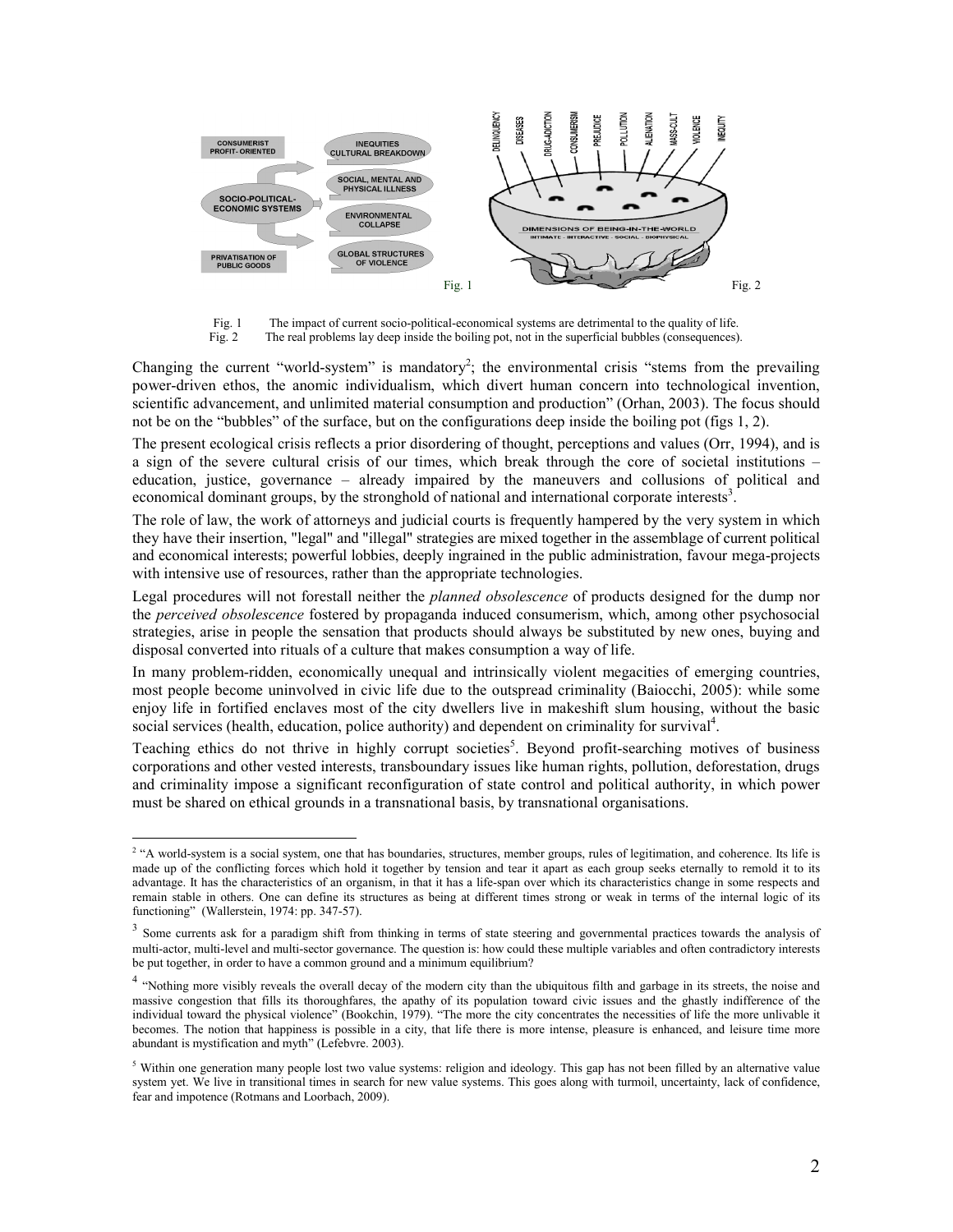The emphasis on human rights, rather than collective political action, only reiterates individualistic approaches (Harvey, 2005). The fundamental change is economic, social, cultural and political; priority should not be given to growth, but to sustainability, human development, order and stability in civil society: if one group gets richer, others can be used and discarded and will not share in the wealth (Bown, 2007).

Growth, power, wealth, work and freedom must acquire new meanings (O' Sullivan, 1987). The accumulation of wealth to the exclusion of other components of the development process (safety, health, education, equity, ethics, justice, beauty) has led to overwhelming natural devastation and severe social and cultural impacts, with high levels of crime and violence<sup>6</sup>.

"Social inclusion" only accommodate people to the prevailing order and do not prepare them to change the system (Labonte, 2004); once "included", a new wave of egocentric producers and consumers reproduce the system responsible for their former exclusion, increasing the abuse of nature in the name of the so-called "progress" and irresponsible consumerism.

"Sustainability" approaches, based on capital and technology, cannot be a substitute for the wealth of resources drawn from the natural world: "strong sustainability" entails containing population growth and curbing consumption, meeting the needs of the current generation as opposed to their demands and living within the productive capacity of nature (Layzer, 2008).

Ecologically sustainable behavior is linked to positive social involvement: in contrast to "extrinsic" goals, like money, image and status (which are means to other disputed ends), "intrinsic" goals are inherently gratifying to pursue, like self-acceptance (growing as a person), affiliation (having close, intimate relationships), community feeling (helping the world be a better place) (Kasser & Ryan, 1996).

Technological "solutions" often ignore the social, cultural and environmental impacts, development proposals, which reinforce the current reckless way of life, repeatedly demand even more resources and increase pollution and waste, without changing the irrational system of production, transport and consumption that plagues the globalised world<sup>7</sup>.

Human scale development must be based "on the satisfaction of fundamental human needs, on growing selfreliance, on the construction of organic articulations of people with nature and technology, of global processes with local activity, of the personal with the social, of planning with autonomy, and of civil society with the state" (Max-Neef, 1991). A proper cultural environment, a common ethical ground, is more important than the best legal prescription<sup>8</sup>.

Cultural and educational public policies succumb to the prevailing political and economical interests, converting the population into consuming subjects, appropriating their thoughts and bodies and transforming them into the property (commodities) of influential people and questionable business corporations, which use propaganda, lobbying and corruption to intensify profits and secure their hegemony over public affairs<sup>2</sup>.

<sup>&</sup>lt;sup>6</sup> The environment should be examined in relation to environmental law, environmental policy and environmental management tools, encompassing criminality, ethics, economy, development, psychology, culture; "quality of life, whether in the developed world or in developing societies, is conditioned by the quality of the environment being built around us by others - increasing the sense of individual alienation" (Yang, 1998).

<sup>&</sup>lt;sup>7</sup> "Promoters of multi-billion dollar development megaprojects systematically misinform parliaments, the public and the media in order to get them approved and built; they often avoid and violate established practices of good governance, transparency and participation in political and administrative decision making" (Flyvbjerg, B., Bruzelius, N. and Rothengatter, W., 2003). "Private consumption at the cost of amenity and future is by no means a necessity of nature as consumption is to a large extent a cultural activity"; it is linked to the emergence of the knowledge economy, "with returns increasingly being in the form of profits instead of wages" (Huppes, 2008).

<sup>&</sup>lt;sup>8</sup> Present ecological problems cannot be clearly understood or resolved without dealing with deep-seated problems within society and the structurally amoral political-economical system thst drives it (Bookchin, 1982). The nature, scope and implications of current events "no prior age could even have imagined" (White, 1999); scholars speak of "the suffocating political and cultural forces that blunt our response to the growing complexity of our ecological catastrophe" (Buell, 2003); of a "total risk of catastrophe" (Ewald, in Godard, O. and Long, M., 1997); of "systemic risks" (Giddens, 2001), of "global catastrophic risks" (Bostrom, 1997), of "simultaneous crisis formation" (Harvey, 2006), of a "general disaster" (Massumi, 2003), of the "worst imaginable accidents" (Beck, 2007), of "global" or "integral" accidents (Virilio and Turner, 2005), of "development as plunder" (Trainer, 2000).

<sup>&</sup>lt;sup>9</sup> "Environmental culture boldly unmasks the institutional and systemic violence of our culture and reveals how our culture's lifedestroying practices and ethical and spiritual bankruptcy are closely linked to our failure to situate ourselves as ecological beings" (Plumwood, 2002). Privatisations, deregulations, sweeping market-oriented reforms, resulted in relinquishing state's control to the huge power of private sectors; in this context, new technological waves will not rescue a devastated environment, nor relieve the effects of inequities, uprootings, displacements, hunger, violence, ecological insults and deep social division in contemporary society (American Anthropological Association, 2005).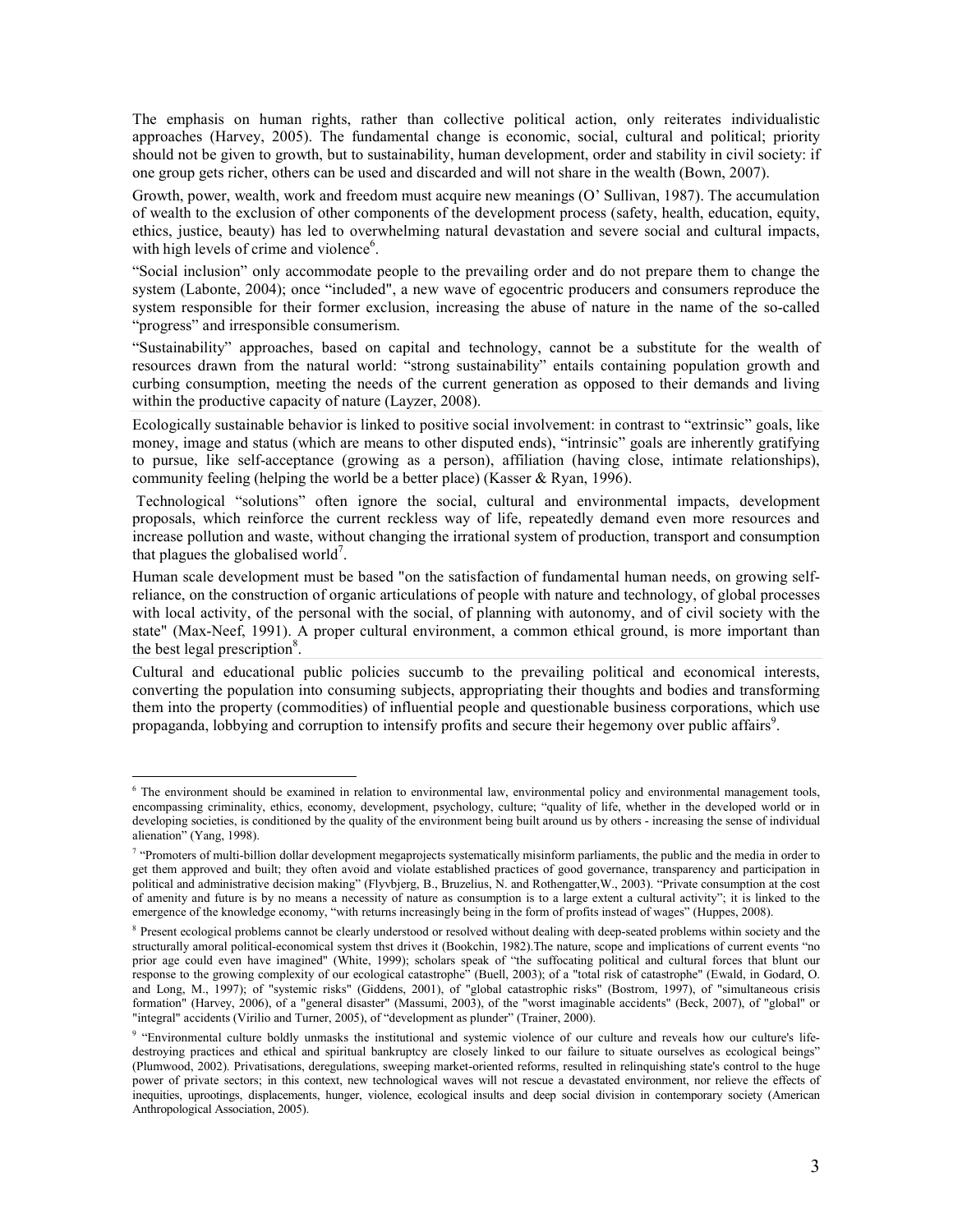Cultural, educational, social, economical, environmental and health problems cannot be sorted out by segmented projects; without considering micro, meso and macro relationships. Like bubbles in the surface of a boiling pot, segmented problems are symptomatic of the assemblage of political, economical, social and cultural variables that should be dealt with altogether<sup>10</sup>.

When the political, economical, cultural and ethical disarray normalises and condones inequities, transgressions, violence and atrocious behaviours, the "philosophical" questions of ethical, moral and overall civic education are frequently left aside, information and communication technologies being presented as a panacea, not as a resource or an instrument.

Whole system change depends on developing a sufficient critical, collective and connective intelligence in view of systematic and systemic aspects of organisational change: "there is always a tendency for significant challenges (such as education for sustainability) to be understood and accommodated within the norms of the existing system - rather than change the system to be congruent with the challenge" (Sterling, 2009).

Preparing people to assume their positions in society, both as professionals and citizens, cannot be reduced to ritualistic actions, such as voting or paying taxes, nor can it encourage an uncritical ideological allegiance to the "free-market", transforming schools in training centers for compliant egocentric producers and consumers, instead of centers of critical inquiry and institutional change<sup>11</sup>.

When pressures on systems steadily increase, "catastrophic bifurcation" can appear without obvious early warning signals, and the resulting changes are always difficult to reverse; understanding how such transitions come about in complex systems such as human societies, ecosystems and the climate is a major challenge (Scheffer et al., 2001).

Advances in applied ethics should be made "by thoughtful and innovative thinkers in any activity area; specialists of several professions who work together, within a multidisciplinary approach, must base their action on some common principles of ethics and on an understanding of each others' obligations, responsibilities and professional standards" (Soskolne, 1997).

#### The Ecosystemic Approach to Education, Culture and Quality of Life

What are the prospects of education as a whole, and environmental and sustainability education in particular, regarding the severe threats faced by today's world? Identifying complex configurations or conditions that predict particular outcomes asks for an integrative trans-disciplinary approach, in terms of multi-way, nonlinear interactions among variables<sup>12</sup>.

Teaching for meaning in a cultural context that values only information transmission is one of the main challenges for education in our times (Boostrom, 1997): "in order to salvage the realm of character and moral development, the present ethos should not center on individual good and individual value alone, but on the environment and the public space, as a global system".

Environmental education cannot prosper in a context of social fragmentation and weakening social bonds: creation of choices, generation of capacities, development of motivations depend on cultural, social, political and economical aspects; the quality of institutions and incentive structures are more critical than the quality of individual motives and morals (Krol, 2005).

<sup>&</sup>lt;sup>10</sup> "Weak public institutions and deeply entrenched networks act together to prevent accountability, funneling finance and influence along unofficial channels for the benefit of corrupt groups; political people participate in governmental processes primarily to secure and retain access to personal enrichment at the expense of the public good" (Whitton, 2009). "Transboundary and global environmental harm present substantial challenges to state-centered (territorial) modalities of accountability and responsibility; the globalization of environmental degradation has triggered regulatory responses at various jurisdictional scales to address the so-called "accountability deficits" in global environmental politics" (Mason, 2008).

 $11$  Institutions provide the rules of the game in society, the humanly devised constraints that shape human interaction (North 1990), they stabilize the behavior and interaction of agents, create predictability and decide how authority is constituted, exercised, controlled, and redistributed (March and Olsen, 1989). Institutional change is defined as "a great transformation from predominantly relationship-based regulation systems to impersonal institutions and formal rules, creating trust at systemic (versus idiosyncratic) levels and allowing huge reductions in individual marginals transactions costs; institutions for risk-sharing at a systemic level decrease individual risk and allow longer time horizons" (Meisel, 2004).

<sup>&</sup>lt;sup>12</sup> "Trans-disciplinarity does not only combine views or merge ideas. The trans-disciplinary discussion allow questioning the "givens." It forces one towards "detachment" from ones' familiar discipline, culture, and belief. Detachment it is not a denial of your initial identity nor complete attachment to the alternative. It is a new awareness, distance from the world that comes before any type of analysis you may wish to undertake" (Takashi, 2010).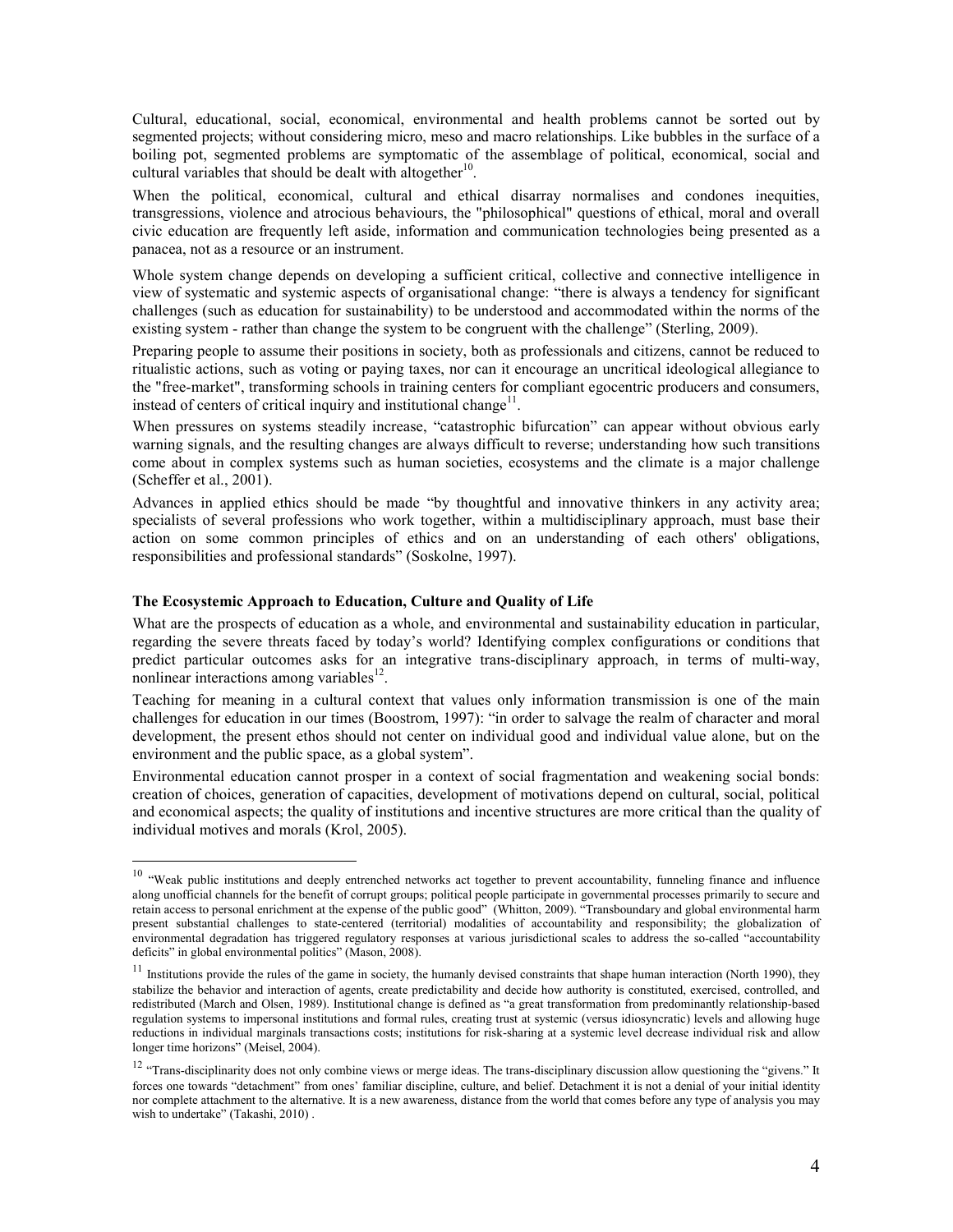| Table I                                                     |
|-------------------------------------------------------------|
| Dimensions' equilibrium in the ecosystemic model of culture |

|                    | <b>Donors</b>   |                    |                |               |
|--------------------|-----------------|--------------------|----------------|---------------|
| Recipients         | <b>INTIMATE</b> | <b>INTERACTIVE</b> | <b>SOCIAL</b>  | BIOPHYSICAL   |
| <b>INTIMATE</b>    | Creativity      | Support            | Services:      | Vitality      |
| <b>INTERACTIVE</b> | Altruism        | Teamwork           | Alliances      | Niches        |
| <b>SOCIAL</b>      | Citizenship     | Partnerships       | Organisation   | <b>Spaces</b> |
| <b>BIOPHYSICAL</b> | Care            | Defence            | Sustainability | Equilibrium   |

| Table II                                                       |
|----------------------------------------------------------------|
| Dimensions' disruption in the non-ecosystemic model of culture |

|                    | Inflictors      |                    |               |             |
|--------------------|-----------------|--------------------|---------------|-------------|
| Victims            | <b>INTIMATE</b> | <b>INTERACTIVE</b> | <b>SOCIAL</b> | BIOPHYSICAL |
| <b>INTIMATE</b>    | Solipsism       | Subiection         | Neglect       | Harm        |
| <b>INTERACTIVE</b> | Egotism         | Fanaticism         | Co-opting     | Dispersal   |
| <b>SOCIAL</b>      | Abuse           | Corporatism        | l vrannv      | Extinction  |
| <b>BIOPHYSICAL</b> | Injury          | Damage             | Spoliation    | Savageness  |

Table III Intertwining the four dimensions of the world in the diagnosis and treatment of the problems

| Process Stages                         | <b>INTIMATE</b>                                                                  | <b>INTERACTIVE</b>        | SOCIAL.                   | <b>BIOPHYSICAL</b>     |
|----------------------------------------|----------------------------------------------------------------------------------|---------------------------|---------------------------|------------------------|
| Diagnosing<br>the Events               | Subject's Cognitive and<br><b>Affective Status</b><br><b>Existential Control</b> | Dynamics of               | <b>Cultural Aspects</b>   | State of the           |
|                                        |                                                                                  | Primary Groups            | Social Structure          | Natural and Built      |
|                                        |                                                                                  | Communities'              | <b>Public Policies</b>    | Environments           |
|                                        |                                                                                  | Organisation              | <b>Services</b>           | Beings and Things      |
| Eliciting<br>Favourable<br>Changes     | Subjects' Cultural,                                                              | Improving                 | <b>Public Policies</b>    | Improving the          |
|                                        | Emotional and                                                                    | Relationships             | Law Enactment             | Quality of Natural and |
|                                        | Educational                                                                      | Social Networks           | Social Control            | Man-Made Environments  |
|                                        | Development                                                                      | <b>Community Building</b> | Civic Action              | Beings and Things      |
| Evaluating<br>the Process<br>of Change | Well-Being                                                                       | Proactive Groups          | Social Movements          | Level of               |
|                                        | Awareness                                                                        | Community                 | <b>Well-Fare Policies</b> | Equilibrium Between    |
|                                        | Resilience                                                                       | Building                  | Social Trust              | Natural and Man-Made   |
|                                        | Creativity                                                                       | Cohesion                  | Citizenship               | Environments           |

Beyond the objectivistic description of facts or dissemination of information to the public<sup>13</sup>, the design, development, and utilization of concepts, tools and practices to enhance the quality of life must take into account the collective forms of being-in-the-world<sup>14</sup>, in order to make the necessary changes in the current non-ecosystemic model of culture<sup>15</sup>.

Creation of choices, generation of capacities, development of motivations depend on complex configurations encompassing the four dimensions of being-in-the-world (intimate, interactive, social and biophysical), as they induce the events (deficits/assets), cope with consequences (desired/undesired) and contribute for change (Pilon, 2003; 2009).

All dimensions of being-in-the-world should be considered altogether in public policies and research and teaching programmes in view of the quality of life. The equilibrium (table I) or disruption (table II) between the different dimensions of being-in-the-world reflect different models of culture (ecosystemic or nonecosystemic), and depend on the intertwining of the four dimensions of being-in-the-world (table III).

<sup>&</sup>lt;sup>13</sup> Regarding the media, "popularizers" could draw attention to frame issues on environmentalism and culture as significant and important, by dramatization in symbolic and visual terms, emphasising different incentives for taking positive action, and getting institutional support to ensure both legitimacy and continuity in the process" (Hannigan, 1995).

<sup>&</sup>lt;sup>14</sup> "Being-in-the-world" takes on four modes: man's relationship with himself (Eigenwelt); man's relationship with his fellow beings (Mitwelt); man's relationship with the overall society (Menschenwelt); man's relationship with his environment (Umwelt). "Being-in-theworld" takes precedence over merely living in the world, since it encompasses the four modes of existence (Binswanger, 1963).

<sup>&</sup>lt;sup>15</sup> "Cultures shape the public knowledge of the past, and the public expectations for the future. They shape individual and collective identities. They affect the impact of innovations and social change in communities and institutions, they construct the social meanings of technologies, they create also new "boundaries", new forms of social exclusion and marginality. They are both ends and means in the society-building process, they frame our very experience of space and the place in everyday life, as well as individual and collective identities" (Sociology of Culture Conference, 2010).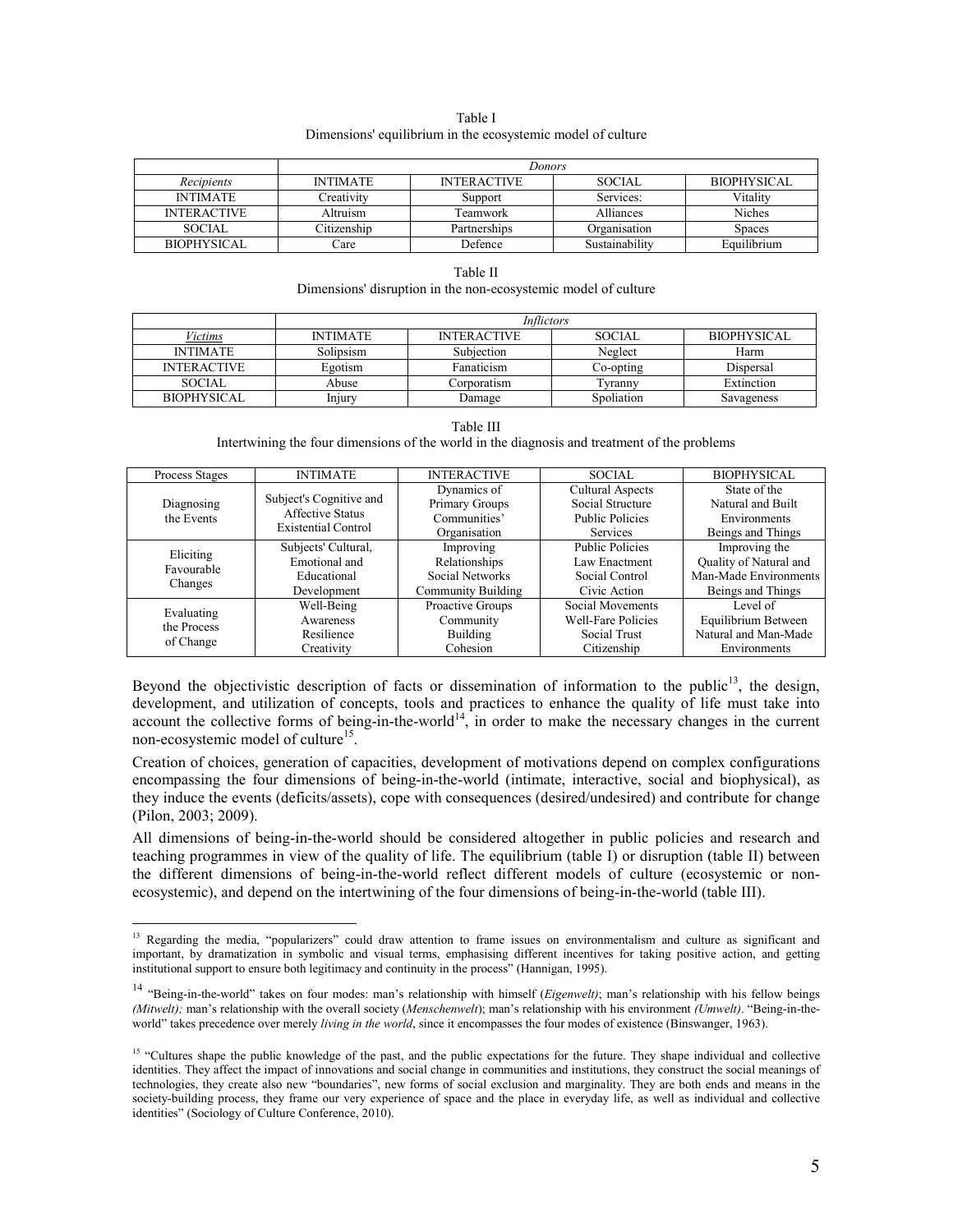

From preconceptions to explanation: the heuristic-hermeneutic process in the socio-cultural learning niches. Fig.  $3$ 

Analysis of assumptions, contentions, consensus and conflicts are essential to the comprehension and definition of the problems and new paradigms to live better in a better world<sup>16</sup>. In the socio-cultural learning niches<sup>17</sup>, cultural and epistemic backgrounds and subject-object relationships are unveiled in a specific spacetime horizon of understanding, feeling and action.

The methodology is participatory, experiential and reflexive (fig. 3); heuristic-hermeneutic processes<sup>18</sup> reveal reality in a specific space-time horizon of understanding, feeling and action, unveiling subject-object perceptions and contentions *(intimate dimension)*, sharing them with the participants *(interactive dimension)* and setting the ground for new paradigms for being-in-the-world (*social* and *biophysical dimensions*).

To develop awareness and capabilities beyond the traditional schemes of thought, feeling and action, subjective and objective realities should be entangled, creating an "excess of meaning" (Gadamer, 1977), encompassing the alien that we strive to understand and the familiar that we take for granted, a process encompassing socialisation, externalisation, combination and internalisation (Nonaka and Konno, 1998)<sup>19</sup>.

The objective of the educational processes is not to solve taken for granted problems, but to develop capacities to unveil and work with the dynamic and complex configurations in the core of a "boiling pot", considering individuals, groups, society and environments as donors and recipients, as active components to promote the desired quality of life.

<sup>&</sup>lt;sup>16</sup> Diagnosis and prognosis of current problems must take into account the connections (assets) and ruptures (deficits) between the different dimensions of the world, as donors and recipients: *Intimate Dimension*: cognitive and affective processes, existential control, resilience, cultural and educational development; *Interactive Dimension*: social networks, community building, groups' dynamics, bounds and bindings; Social Dimension: political, economical, social and cultural aspects, public policies, law enactment, health, educational and environmental programmes; Biophysical Dimension: biological endowment, natural and built environments, life spaces, neighbourhoods and settlements.

<sup>&</sup>lt;sup>17</sup> "A niche is a new structure, a small core of agents that emerges within the system and is seen as the incumbent for innovation. An emergent structure is formed around niches to stimulate the further development of these niches and the emergence of niche-regimes" (Frantzeskaki and Loorbach, 2009).

<sup>&</sup>lt;sup>18</sup>In this scenario, we can use intermediary objects to unveil the different forms of being-in-the-world: 1) Unveiling subject-object relationships and contents in the intimate dimension: circumstantial images or objects selected to catch the eye are passed along between the participants (like bottle caps linked by a string, strange pebbles etc.), who write down their statements in a piece of paper (not identified); 2) Opening new cognitive, affective and conative horizons in the intimate and interactive dimensions: the written statements are shared in the group by distributing them out of sort to the participants, who read them aloud, unveiling the different subject-object relationships and contents in the four dimensions of being-in-the-world (the experience goes beyond individual initial perceptions and is enriched by the different views of the participants); 3) Acting on the expanded cultural and natural milieu (social and biophysical dimensions): current and alternative forms for being-in-the-world are experienced as a product of the forms of being-in-the-world, cultural, social, political, economical and environmental issues are analysed in view of ecosystemic or non-ecosystemic models of culture Other intermediary objects, like cardboard boxes with figures from daily life, chosen by or presented to the participants, can unveil life stories and enable the construction of alternative projects of life, both individually and collectively.

<sup>&</sup>lt;sup>19</sup> 1) Socialisation: sharing tacit knowledge (internal knowledge, skills and insights) with others by mentoring, imitation, observation and practice; 2) Externalisation: converting tacit knowledge into explicit knowledge, through images or words (conceptual knowledge), as a result of a dialogue; 3) Combination: knowledge conversion by exchanging and combining different types of explicit knowledge of different sources. 4) Internalisation: converting explicit knowledge into tacit knowledge in people's minds, which is represented by mental images or models ('learning by doing').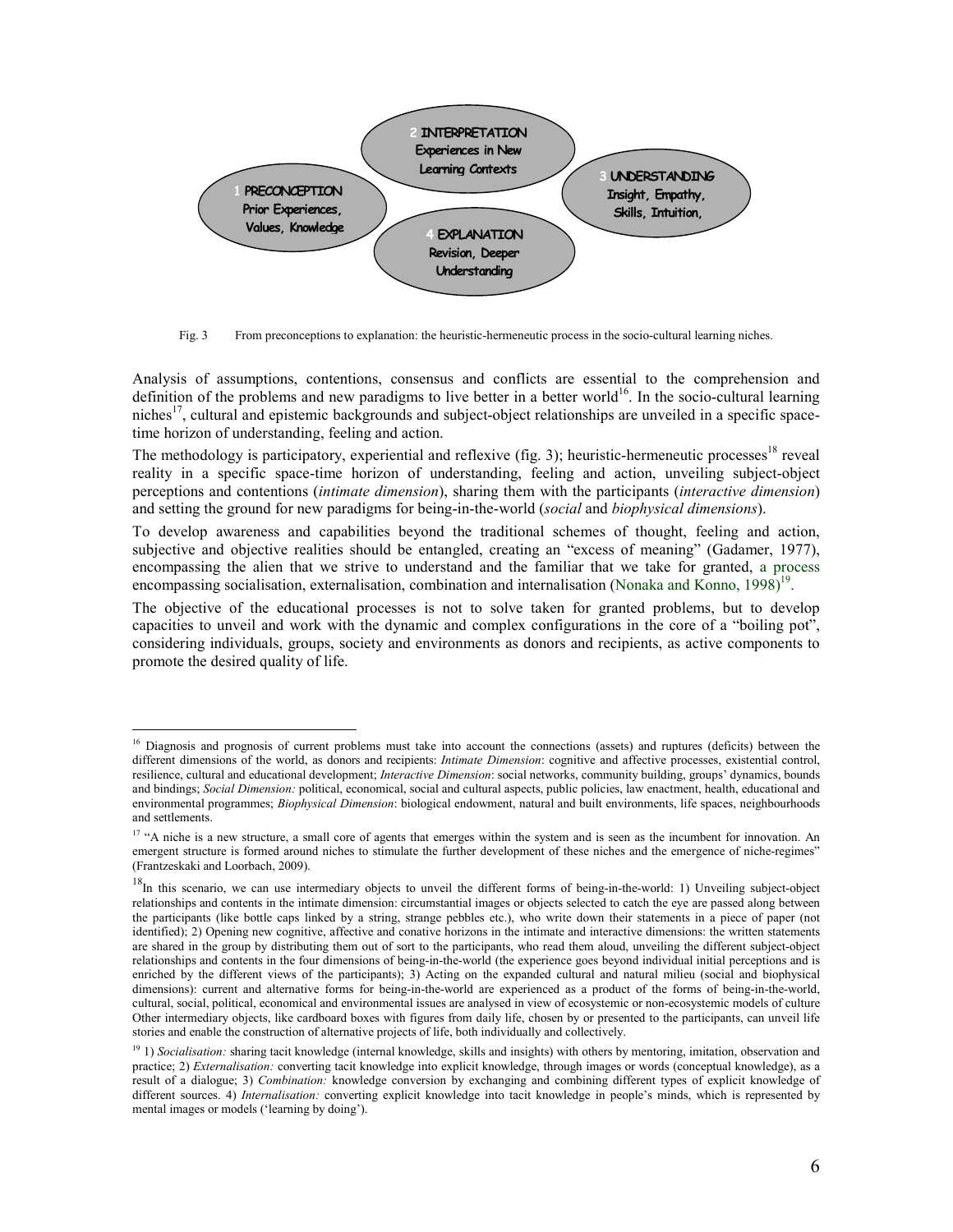Besides cross-curricula activities, environmental education<sup>20</sup> requires an adequate learning environment, it demands a knowledgeable and congruent teaching and learning theoretical ground, a core element for comprehension, preparedness and action, to develop the abilities to participate in, influence, share and control the learning process" (Tilbury et al., 2005).

A process of change must be associated with the development of an ecosystemic model of culture<sup>21</sup> leading to public action to transform current development policies and structures that wipe out biodiversity, destroy natural and built environments, abuse landscapes and resources, demolish living-spaces and generate unmanageable refuses that menace the future of life on Earth.

The present United Nations decade for education for sustainable development emphasizes critical thinking and problem solving, interdisciplinary and holistic multi-method, values-driven approaches, encompassing environmental principles, social awareness, ethical dimensions, economic prudence, confidence and participatory decision-making (Lindberg, 2005).

It means reorganizing to produce more of the things that people need — like food, shelter, clothing, education, security, health care  $-$  and less of the costly things they do not  $-$  like military hardware, pollution, traffic jams, useless chattels and crime. Failures in governance at many levels, and the resulting suspicion and mistrust, clearly also play a role in the current state of affairs.

Although collective practices, according to evolutionary theories of change, are mainly selected by the social environment rather than by individuals<sup>22</sup>, cultural evolution is also linked to the role played by human intervention, which entails intelligence, purpose, calculation, planning, learning, arguing, persuading, discussion, and argument (Nelson, 2005).

Beyond environmental education, development education needs the construction of a "new story for mankind", enhancing local and global citizenship, human rights and justice, supporting people to understand and transform the social, cultural, political and economic structures affecting life at personal, community, national and international levels (Irish Aid, 2007).

It includes education for citizenship, which cannot be reduced to formal or ritualistic actions, such as voting or paying taxes, nor can it encourage an uncritical ideological allegiance to the "free-market", transforming schooling in training centers for a compliant work force, which takes for granted the perverse life style of egocentric producers and consumers $^{23}$ .

As an essential condition to "moral and democratic education" (Lind. 2003) and "more problematic than the need for a radically different economy, is the acceptance of some values which clash with the Western tradition, notably the present commitments to competition, individualism and acquisitiveness, and the conception of progress" (Trainer, 2001).

"The industrial culture divides the person into parts and the world into fragments, but the environment is one whole, it is not cut up into specialties, disciplines and departments" (Drengson, 1995). Problems require "boundary-crossing skills, abilities to change perspective, to cope with complexity and to synthesize knowledge of different disciplines or areas of expertise in a critical and creative way" (Fortuin et al., 2008).

<sup>&</sup>lt;sup>20</sup> More broadly defined than "environmental education", the term "education for sustainability" (or "education for sustainable development") emerged primarily out of the Earth Summit and includes international development, economic development, cultural diversity, social and environmental equity, human health and well-being. In order to deal with sustainable development in both environmental and cultural terms we need a theory of cultural sustainability, since the concept of sustainability implies a holistic approach to modelling economic, biological and cultural processes (Throsby, 2008).

<sup>&</sup>lt;sup>21</sup> An ecosystemic model of culture takes into account the configurations formed by four dimensions of being-in-the-world (intimate, *interactive, social* and *biophysical*), as they combine to induce the events (deficits and assets), cope with consequences (desired or undesired) and contribute for change; an ecosystemic framework for the development and evaluation of public policies, research projects and teaching programmes is presented, considering the ensemble of the four dimensions (Pilon, 2009).

<sup>&</sup>lt;sup>22</sup> "Education as a whole, and environmental and sustainability education in particular, are limited in their ability to make a positive difference to assure a more sustainable future" (Sterling, 2003). "Whilst environmental education in schools help to normalise environmental values, children will take cues for appropriate behaviour from the media, peer group and society as a whole" (Bedford, 2002). It is generally accepted that cross-cutting programmes on sustainable development imply a worldwide change of focus and procedures in different areas of production, distribution, consumption and discard, reducing consumption, reusing products, and *recycling* materials. This is not only a matter of education, but of governance and societal organisation.

<sup>&</sup>lt;sup>23</sup> "To date, education and the media have only succeeded in fostering a culture characterized by narrow vested interests, intolerance and violence; to build a sustainable society for our children and future generations we need to fundamentally redesign many of our technologies and social institutions so as to bridge the wide gap between human design and the ecologically sustainable systems of nature" (UNESCO-EOLSS, 2008).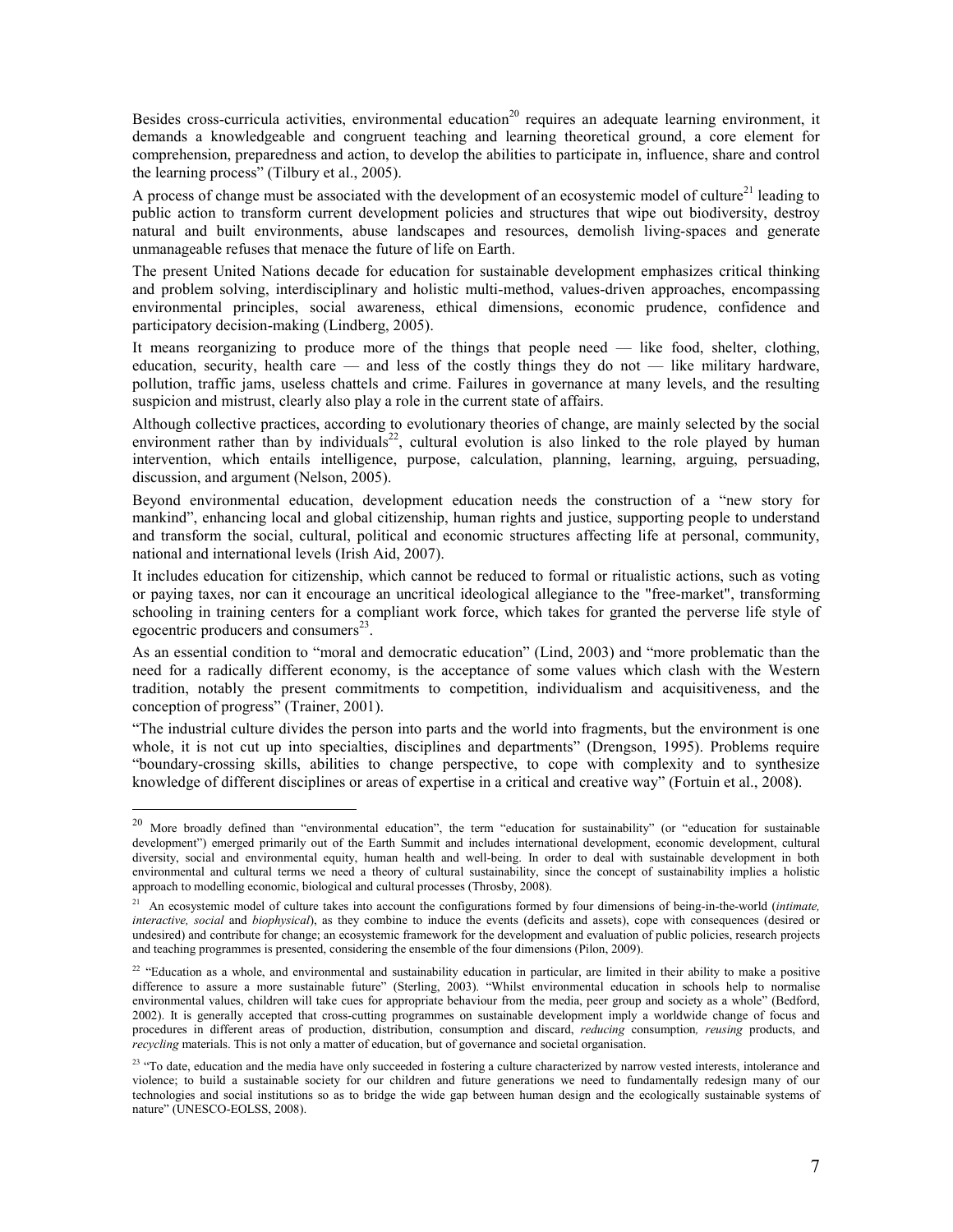"Environmental awareness is not simply awareness of the natural environment but also of social, economic, cultural and other dimensions; it requires 'dynamic' skills to discover and study the environment and find solutions, capacity to discern the relevant dimensions of a situation, readiness to accept responsibility, initiative taking, independence, commitment" (Hugonnier, 2008).

Acceptance of ethical norms, peace building, environmental equilibrium requires a whole host of ethically interpreted and ordered social experiences, a capacity to develop morally relevant interests as the bases of rights-bearing, a broad, universally rationalised cultural knowledge, an empathy with people, including those regarded as alien, or even hostile (Znaniecki, 1935).

## **Findings and policy lessons**

The ecosystemic approach to live better in a better world encompasses different domains – environmental sciences, social sciences, politics, economics, anthropology, psychology, education, public health, governance and ethics - and entails an integrated holistic theoretical and practical approach, which can be applied to different problems of difficult settlement or solution in the contemporary world.

In view of the development of a genuine and endurable quality of life, planning and evaluation of public policies, community projects, teaching and research programmes should intertwine the different dimensions of being-in-the-world, strengthening their connections and sealing their ruptures. The analysis of the events in different domains (environment, culture, education, health, quality of life) should:

• define the problems within the "boiling pot", instead of reducing them to the bubbles of the surface (fragmented, taken for granted issues);

• deal with the events as products of a dynamic field, intertwining the four dimensions of being-in-the-world: intimate, interactive, social and biophysical;

• assess the deficits and assets of the dimensions as donors and recipients, in view of their relationships in a mutually entangled web (configurations);

• protect the singularity (identity, proper characteristics) of and the dynamic equilibrium between (reciprocity, mutual support) all dimensions, strengthening connections and sealing ruptures;

• contribute for the development of an ecosystemic model of culture, in view of new paradigms of growth, power, wealth, work and freedom, as an essential condition for consistency, effectiveness and endurance.

As by-products of the prevailing models of culture (ecosystemic or non-ecosystemic), ethics, education, culture, natural and man-made environments, physical, social and mental well-being should be supported by the societal structures and integrated in our way of life (not treated as separate objects of segmented programmes).

Since universities are responsible for preparing people to assume key positions in society, both as professionals and citizens, the discussion of environmental problems should transcend traditional disciplines and national boundaries, in light of transdisciplinary research and teaching programmes, global perspectives and international cooperation.

### **References**

American Anthropological Assoc., Bringing the Past into the Present.  $104<sup>th</sup>$  Annual Meeting, Washington, 2005.

 $\mathbf{G}$ . The Citizens of Porto Alegre. March/April Baiocchi. Boston Review, 2005. [online]: http://bostonreview.net/BR31.2/baiocchi.html

Beck, U. Cosmopolitan Vision, Polity Press, Cambridge, 2007.

Bedford, T. Select Committee on Environmental Audit Memorandum. United Kingdom Parliament, 2002 [online]: http://www.publications.parliament.uk/pa/cm200203/cmselect/cmenvaud/472/3022702.htm

Binswanger, L. Being-in-the-World: Selected Papers of Ludwig Binswanger. Condor Books, London, 1963.

Bookchin, M. The Ecology of Freedom. Knopf, New York, 1982.

Bookchin, M. Limits of the City Black Rose Books, Montreal, 1996.

Boostrom, R. Teaching by the Numbers, in Burbules, N. C. and Hansen, D. T. Teaching and its Predicaments. Westview Press, Boulder, 1997: 45-64.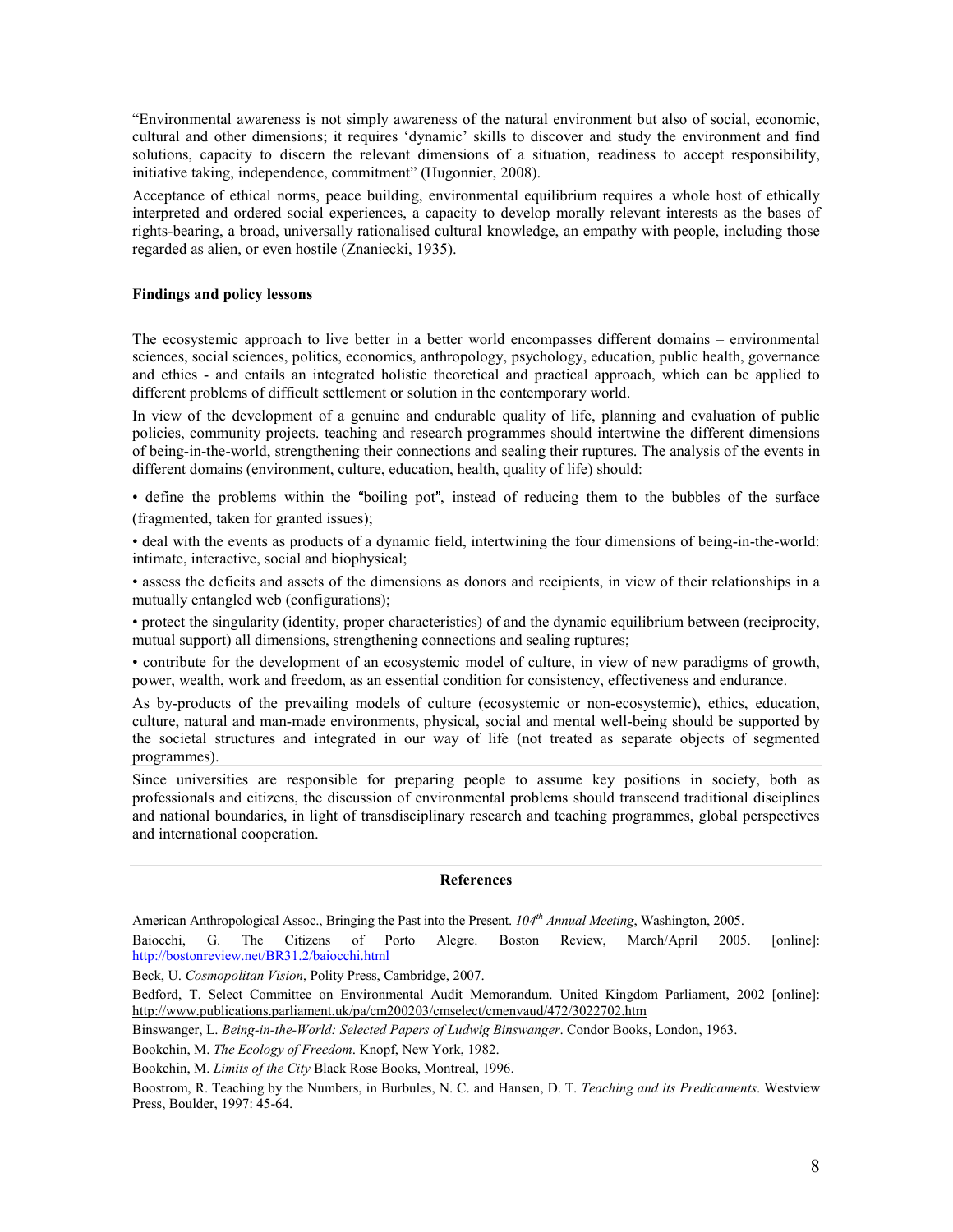Bown, L. What do we Mean by Development? Development Education Centre [Birmingham] and Educating and Acting for a Better World [Ireland], 2007 [online]: http://www.developmenteducation.ie/files/resources/What.pdf

Buell, F. From Apocalypse to Way of Life: Environmental Crisis in the American Century; Routledge, 2003.

Drengson, A. The Practice of Technology: Exploring Technology, Ecophilosophy, and Spiritual Disciplines for Vital Links. Suny, Albany, 1995.

Elohim, J. L. The Performance of the World System. A Critical Viewpoint in Parra-Luna, F. The Performance of Social Systems: Perspectives and Problems. New York, Kluwer Academic/Plenum Publishers, 2000.

Ewald, F. Le retour du malin genie. Ésquisse d'une philosophie de la précaution. In Godard, O. and Long, M. Le principe de précaution dans la conduite des affaires humaines. Association NSS-Dialogues. Editions Quae, 1997.

Fortuin, K. P. J. et al. The European Workshop: a course aimed at educating students to cross boundaries. Engineering Development Education in Sustainable (EESD) Conference, Graz. 2008 [online]: http://www.esa.wur.nl/NR/rdonlyres/B2FA6130-462D-43BF-8D67-B797439AA538/70366/030908\_paper\_Fortuin\_Bush\_Henriksen.pdf

Flyvbjerg, B. et al. Megaprojects and Risk: An Anatomy of Ambition, Cambridge University Press, 2003.

Frantzeskaki, N. and Loorbach, D. A transition research perspective on governance for sustainability Sustainable Development:  $\overline{A}$ Challenge for European Research, Conference, Brussels, 2009.  $\lceil$  on line]: http://ec.europa.eu/research/sd/conference/2009/papers/9/derk loorbach and niki frantzeskaki transition research.pdf# view=fit&pagemode=none

Gadamer, H. G. Philosophical hermeneutics. University of California Press, Berkeley, 1977.

Giddens, A. The Global Third Way Debate.: Polity Press, Cambridge, 2001.

Hannigan, J A Environmental sociology, a social constructionist perspective. Routledge, London, New York, 1995.

Harvey, D. A Brief History of Neoliberalism. Oxford University Press, 2005.

Harvey, D. Spaces of Global Capitalism: Towards a Theory of Uneven Geographical Development. Verso, 2006.

Held, D. Global Covenant: The Social Democratic Alternative to the Washington Consensus. Cambridge: Polity, 2004.

Hugonnier, B. Education For Sustainable Development In OECD Countries: Opportunities and Challenges. Workshop on Education for Sustainable Education, Organisation for Economic Cooperation and Development, Paris, 2008 [online]: http://www.oecd.org/dataoecd/39/12/41308608.pdf

Huppes, G. Why growth? Causes, welfare fallacies and how to repair them. Decroissance Economique pour la Soutenabilité Ecologique et l'Equité Sociale, Paris, 2008 [conference abstract online]:

http://events.itsudparis.eu/degrowthconference/themes/6Panel%20on%20macrosocioeconomics/Change%20of%20econo mic%20institutions%20Oslo/Huppes%20G%20Degrowth%20Paris%20april%202008%20abstract.pdf

Irish Aid Development Education: an Introduction. Irish Foreign Office Publication, 2007 [online]: http://www.irishaid.gov.ie/Uploads/Irish%20Aid%20and%20Development%20Education.pdf

Kasser, T., & Ryan, R. M. Further examining the American dream: Differential correlates of intrinsic and extrinsic goals. Personality and Social Psychology Bulletin, 22, 280-287, 1996.

Krol, G.-J. Environmental problems, morals and incentives in modern societies. Institute of Economic Education, University of Münster, 2005 [online]:

http://www.wiwi.uni-muenster.de/ioeb/downloads/forschen/Krol/EnvironmentalProblems.pdf

Labonte, R. 2004. Social inclusion/exclusion: dancing the dialectic. *Health Promotion International*, 19 (1): 115-121.

Layzer, J. A. The Environmental Case: Translating Values into Policy. Sustaining Cities: Environment, Economic Development, and Empowerment Conference. MIT Dept. of Urban Studies and Planning, 2008 [on line]: http://mitworld.mit.edu/stream/572/

Lefebvre, H. The Urban Revolution, University of Minnesota Press, 2003.

Lind, G., The meaning and measurement of moral judgement competence revisited - A dual-aspect model. In: D. Fasko & W. Willis, Eds. Contemporary Philosophical and Psychological Perspectives on Moral Development and Education. Hampton Press, Cresskill, 2003.

Lindberg, C. The UN Decade of Education for Sustainable Development. UNECE High-Level Meeting of Environment and Education Ministries, Vilnius, 2005. [online]: http://www.unece.org/env/esd/HLM.intervent/UNESCO.Carl.doc

March, J. G. and. Olsen, J. P. Rediscovering institutions: the organizational basis of politics, Free Press, 1989.

The Governance of Transnational Environmental Harm: Addressing New Modes M Mason of Accountability/Responsibility. Global Environmental Politics (8) 3: 8-24, 2008.

Massumi, B. A User's Guide to Capitalism and Schizophrenia: Deviations from Deleuze and Guattari. MIT Press, Cambridge, Mass. 2003.

Max-Neef. M. A. Human Scale Development: Conception, Application and Further Reflections, New York, Apex Press, 1991.

Meisel, N. Governance Culture and Development: A different Perspective on Corporate Governance, OECD Development Centre Study, Paris, 2004.